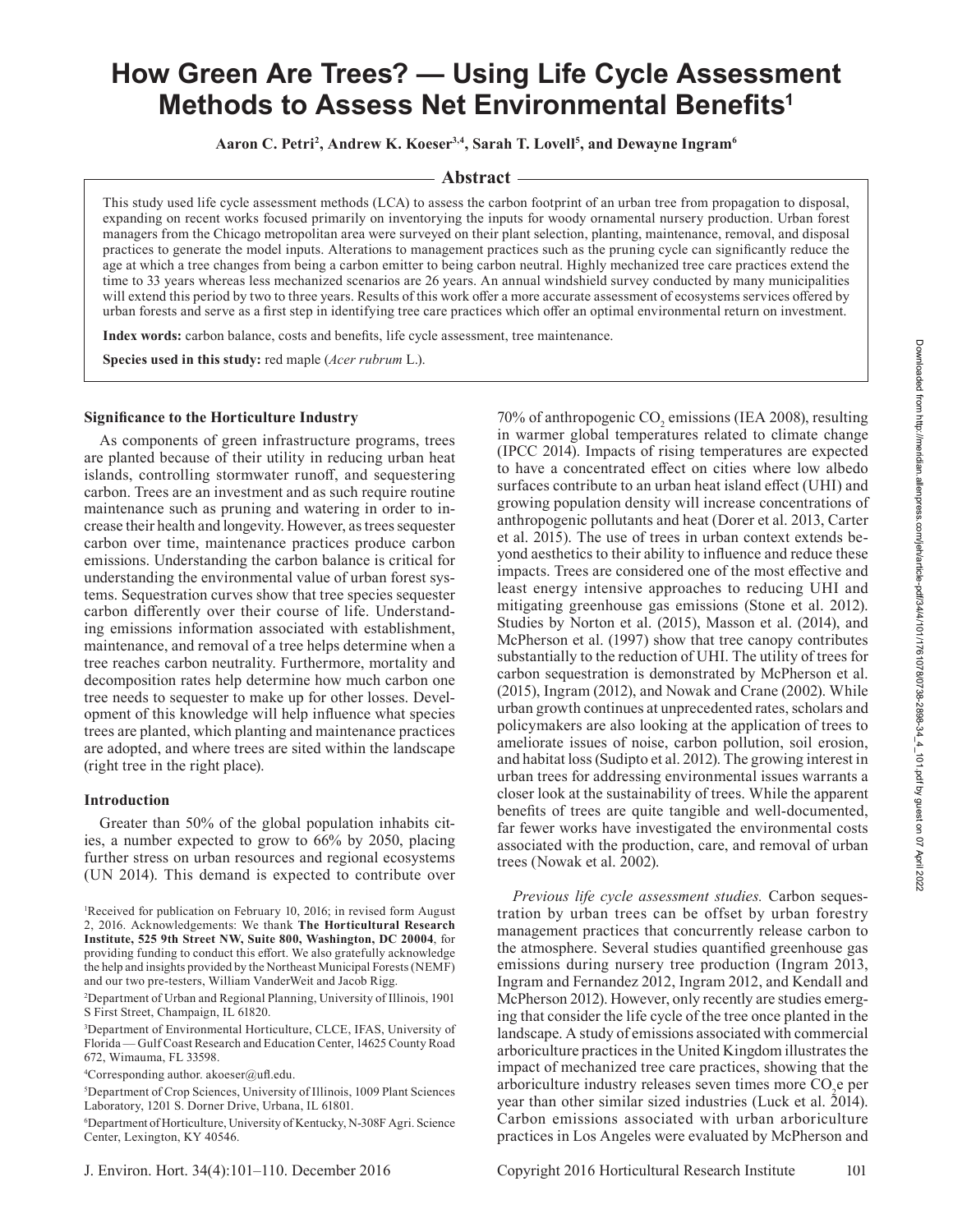Kendall (2014) and McPherson et al. (2015). The importance of understanding the lifecycle post-planting is to ensure that forest ecosystems do not eventually become net emitters of carbon (Nowak 2002).

In a cradle-to-gate analysis, container nursery production of a #5 (nominally a 19-L or 5-gal) tree was found to be a net greenhouse gas (GHG) emitter, with an estimate of 4.6 kg (10.1 lb) of  $CO<sub>2</sub>e$  (Kendall and McPherson, 2012). A similar study builds on this work by including the post-nursery management of urban trees in a cradle-to-grave analyses of *Acer rubrum* 'October Glory' (Ingram 2012). This work, which was based on results from survey data estimating that carbon footprint of *A. rubrum* to be 8.213 kg (18.1 lb)  $CO<sub>2</sub>$  before leaving the nursery site, emphasizes the importance of the nursery production process. The author postulates that if the tree were to live 60 years in a favorable, suburban landscape in the Lower Midwest and undergo minimal maintenance, after accounting for 92.9 kg (204.8 lb)  $CO<sub>2</sub>$ e for take down and disposal at end of life, the net carbon sequestered would be approximately 800 kg  $(1,763.7 \text{ lb})$  CO<sub>2</sub>e (Ingram 2012). Post-nursery management, however, is estimated using assumptions of minimal tree care. Nowak (2002) provided insight on the carbon impact of mechanized urban tree care management practices on the resultant carbon budget of a tree, showing that maintenance could significantly reduce or eliminate carbon sequestration benefits, potentially causing trees to become net carbon emitters. A more recent study highlights emissions and sequestration under varying management scenarios for California sycamore (*Platanus racemose* Nutt.) planted as part of the Million Trees program in Los Angeles, CA (McPherson et al. 2015). Results illustrate the broad range of outcomes, with the highly mechanized scenario as a net carbon emitter  $(1.204 \text{t} \text{ CO}_2)$  and the lowest emission case as a net carbon sink  $(-3.768t \text{ CO}_2)$ .

*Research objective.* The objective of this research was to quantify the post-nursery production phase of the life cycle assessment (Fig. 1) using survey data regarding tree planting and management practices. Carbon emissions from urban tree care are dependent on the nursery production practices and life cycle of management practices. A tree's lifespan can be described in six steps: nursery production, tree planting, tree growth, tree maintenance, tree removal, and tree disposal. Each phase of a tree's life requires a varying degree of energy inputs. Using survey data, this study was able to ascertain common management practices used by urban forestry programs in metro-Chicago. Building on Ingram  $(2012)$  and Nowak  $(2002)$ , this study quantifies the life cycle of the tree *A. rubrum* post-nursery under varying management scenarios reflecting different degrees of mechanization.

*Implications of research.* The real impact of urban tree care is demonstrated through studies such as the one reported herein. The results are meant to be used as a guide for municipalities as they engage in current and future urban forestry efforts. A better understanding of the long-term care impacts is expected to guide changes in planting, maintenance, and management practices. Siting a tree in an urban area will impact its long-term management (species and relation to utilities) and appropriate design of the planting bed will impact the longevity of the tree (design and preparation of planting beds).

*Goal, scope, and functional unit.* The purpose of this research was to provide a more accurate assessment of the ecosystem services offered by urban forests and to serve as a first step in identifying tree care practices which offer an optimal environmental return on investment. As such, our goal was to quantify the life cycle of an average urban maple tree (the most widely planted species according to our survey) in metro-Chicago, Illinois. Specifically, we sought to calculate if and when a tree reaches a point of carbon neutrality and determine if urban trees are net carbon sinks or sources. This study evaluated the life-cycle inputs used to care for urban trees grown in three different urban settings: residential, commercial downtown, and industrial.

# **Materials and Methods**

*Initial survey of urban forestry programs.* Urban foresters from the Chicago metro area were surveyed in the summer of 2013 to assess variation and commonalities in their management efforts. A web-based survey (SurveyMonkey, Palo Alto, CA) was distributed by the Northeast Municipal Foresters (NEMF, an urban forestry group based in the sample area) to its members. The survey was largely made up of openended questions. Prior to electronic distribution, the project was introduced though a pair of talks and a discussion session at a NEMF meeting (November 2012). The survey was refined to address questions of interest to those in attendance. The survey was also split into two parts to meet the group's preferred maximum time for completion (10 minutes). Two urban foresters from outside the study area pretested the survey to confirm anticipated time requirements and assess survey clarity. Both parts of the survey were distributed at the same time. Respondents were given a \$10 gift card to an online retailer for each of the two sections successfully completed. One follow-up reminder was sent.

The scope of this analysis was a cradle-to-grave  $\mathrm{CO}_2$  assessment using data from previous work by Ingram  $(2012)$ for nursery production phase and data from the survey to develop the post-nursery fuel and material use inputs for planting, maintenance, and removal stages of a tree's life cycle. Survey results indicated that the most commonly planted urban tree in suburban Chicago was maple (varying species) of 5 to 7.5 cm (2 to 2.9 in) caliper. The functional unit used by Ingram (2012) in his analysis was a 5 cm (2 in) caliper red maple. Survey respondents indicated the average lifespan of *Acer* sp. to be 48 years in residential (standard deviation 17 years), and 31 (standard deviation 11 years) and 30 (standard deviation 8 years) years for commercial and industrial sites, respectively. Given the similarities between commercial and industrial tree longevity, these site types were combined and modeled separately from residential as commercial-industrial.

*System boundaries and assumptions.* The system boundary was defined as a 'typical' municipality in metro-Chicago where a tree was delivered by truck from the nursery, transported by truck to the planting site, planted, maintained over its life (watered initially and pruned throughout), and removed and disposed of by truck at the end of life. Figure 1 illustrates the system boundary. Forty-five urban forestry programs in suburban Chicago responded to a survey inquiring about urban forestry practices, including which nurseries they source tree stock, planting, pruning, and removal equipment types and practices, equipment horsepower and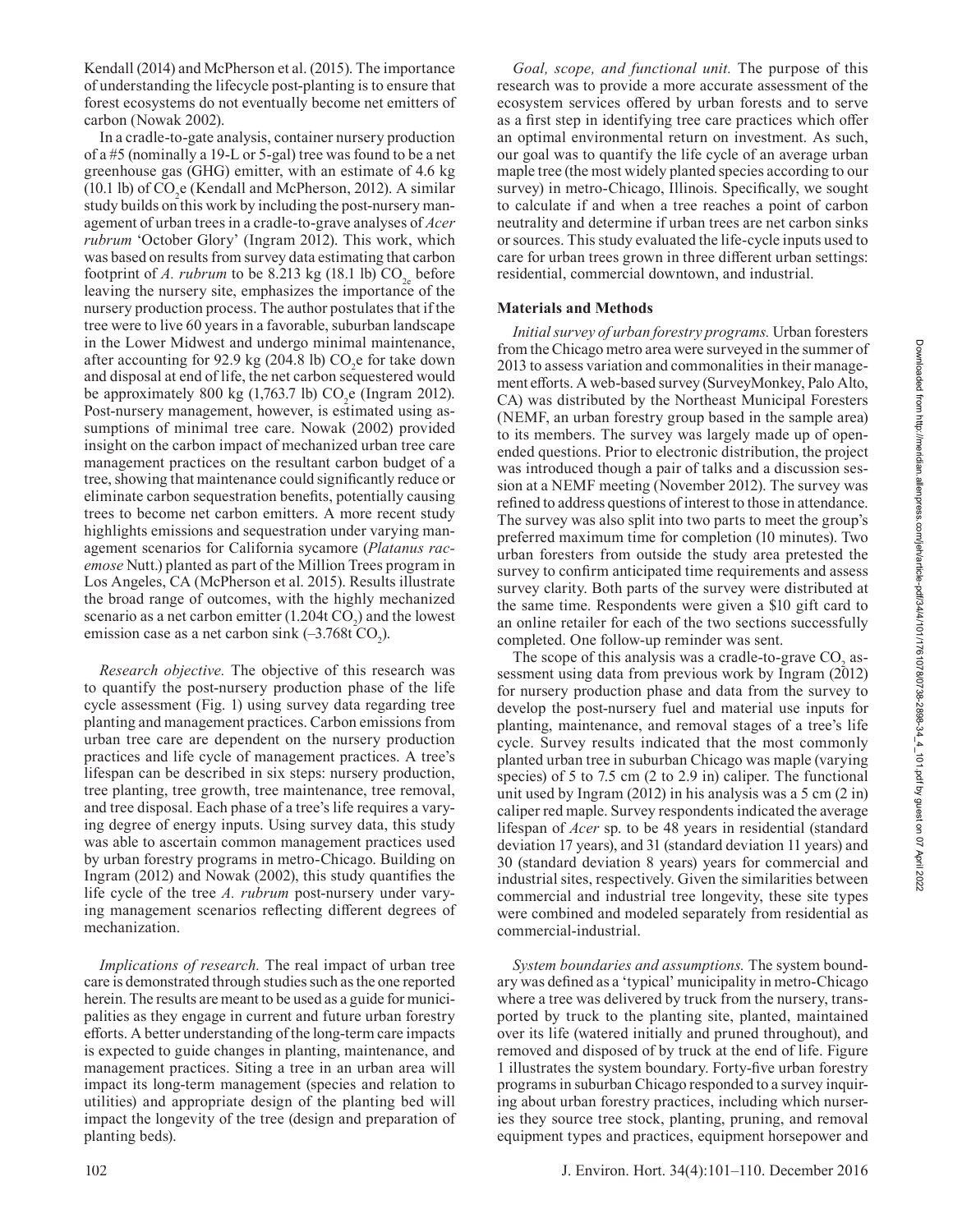run time, and pruning and irrigation cycles. Survey results were used to establish the baseline and subsequent model scenario inputs for this study.

Emissions associated with the production of capital goods (planting and maintenance equipment) such as chainsaws, trucks, chippers, and aerial lifts were not included in this study as per PAS 2050:2011, Section 6.4.4 (PAS 2050:2011). Emissions associated with tree stabilization (T-posts and wire) and tree bags for watering (modeled after the TreeGator® Original, Spectrum Products, Inc. Youngsville, NC) were included in this analysis as per PAS section 2050:2011, section 6.4.5 (PAS 2050:2011). Because the study focuses on planting sites that are urban and suburban, land use change was not considered as part of this life cycle assessment.

This LCA was composed of seven steps: nursery production, delivery, planting, irrigation, pruning, removal, and disposal. An annual windshield survey (to assess tree survival and condition) was modeled separately to demonstrate the associated carbon impact. A baseline and three alternate scenario models were developed to study the impact of alternative management schemes on resultant carbon emissions. The baseline model assumes mostly mechanized planting, maintenance, and removal and is a representative model system reflecting the most mechanized urban forestry programs in suburban Chicago. Three alternate scenarios were provided that reflect tree care programs that rely on less mechanized practices for planting, maintenance, and disposal. Each subsequent scenario represented a slightly less mechanized strategy. Scenarios A and B were derivations of the baseline that utilize gradually smaller trucks and equipment. For example, the baseline might use a medium or heavy-duty truck whereas Scenario A would utilize a light-duty truck and Scenario B would utilize a landscape UTV for the same operation. The third scenario, Scenario C, is considered an ideal input scenario from an emission and longevity perspective. It assumes manual labor and hand tools will be used for most maintenance practices yet still

includes irrigation after planting to help establish the tree and minimize mortality rates.

*Light and medium-duty trucks*. Two different emission rates were used in this study for light and medium-duty trucks — idling and in-use. Survey respondents provided operation times (in minutes) for the various steps within each phase. When a truck was used for a phase other than transport (irrigation, pruning, and removal), it was assumed to be idling. Estimation of vehicle idling emissions was made using EPA, DOE, and Argonne National Laboratory idle vehicle fuel consumption rates and emissions data for similarly sized vehicles (EPA 2002; Gaines et al. 2006). Light-duty trucks were assumed to consume  $3.2 \mathrm{L} \cdot \mathrm{hr}^{-1}$  (0.84 gal $\cdot \mathrm{hr}^{-1}$ ) without a load and  $4.2$  L·hr<sup>-1</sup> (1.10 gal·hr<sup>-1</sup> with a load. Medium-duty trucks were assumed to consume  $3.2 \text{ L} \cdot \text{hr}^{-1}$  (0.84 gal $\cdot \text{hr}^{-1}$ ) with no load and  $4.31 \text{ L} \cdot \text{hr}^{-1}$  (1.14 gal $\cdot \text{hr}^{-1}$ ) with a load. Transport time provided by survey respondents indicated duration of trips where trees were being delivered or refuse was being discarded. A trip to and from the site was also assumed for each phase, which was estimated to average 18 minutes each way in a light-duty truck. Estimating emissions using travel time assumed an average speed of 56 kmh (35 mph) and 416  $g·mi^{-1}CO_2(14,560 g·hr^{-1})$  for medium duty truck (GM/Ford) and 297 g·mi<sup>-1</sup> (10,395 g·hr<sup>-1</sup>) for light duty truck (GM/Ford). Emission rates were developed using the average emissions per mile for medium and light-duty trucks from 2009 to 2011 as provided by EPA/DOT National Highway Traffic Safety Administration Light-Duty Vehicle Greenhouse Gas Emissions Standards and Corporate Average Fuel Economy Standards (Light-Duty Vehicle Greenhouse Gas Emission Standards and Corporate Average Fuel Economy Standards; Final Rule, 2010).

*Tree production*. This study builds on emissions results from a previous LCA study conducted by Ingram (2012) for nursery tree production. Our analysis assumes that as the tree



**Fig. 1. Cradle-to-grave Life Cycle Assessment System Boundary for** *A. rubrum.*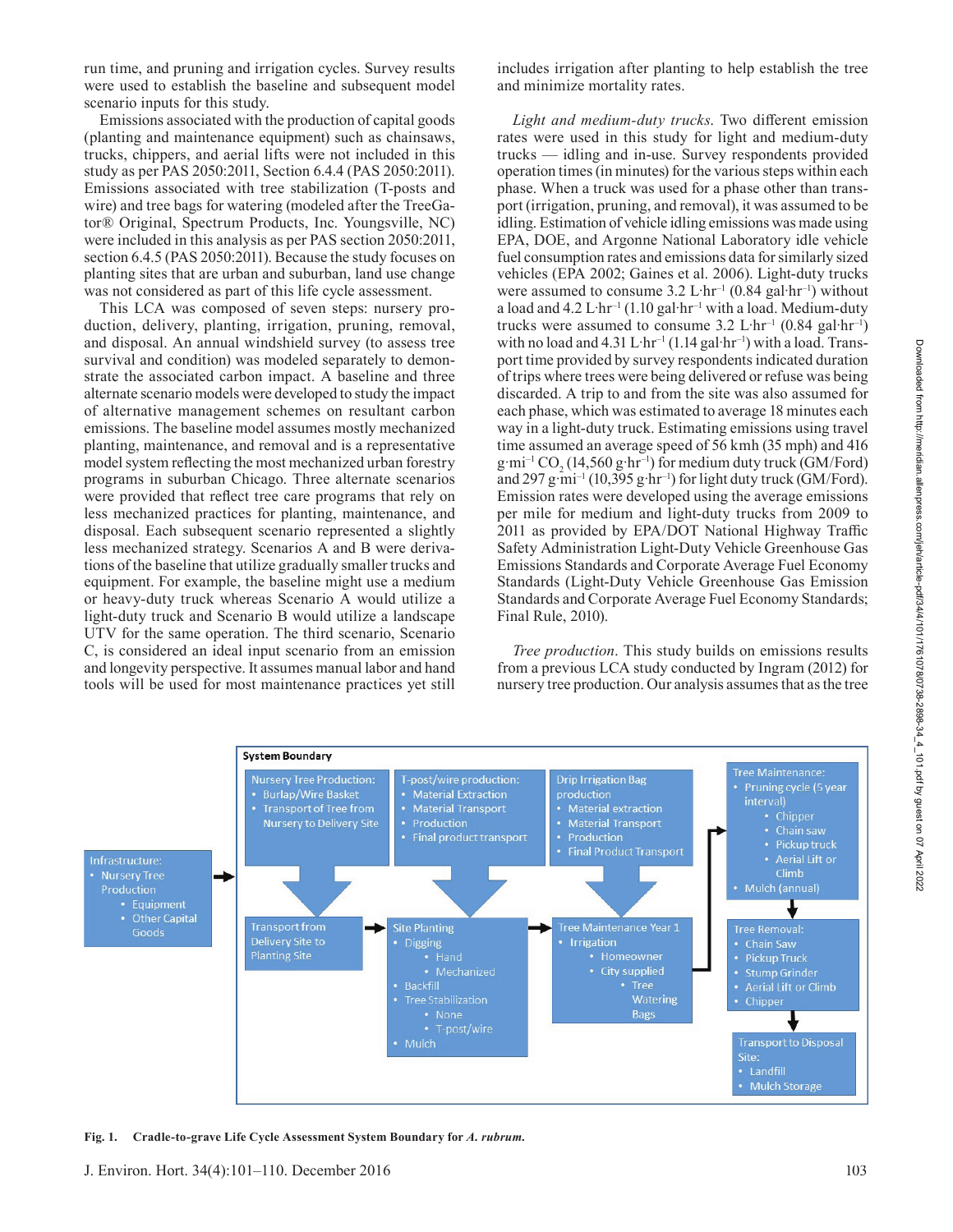leaves the nursery, it has a carbon balance of 8.213 kg (18.1 lb) CO2 e (Ingram 2012). Refer to Ingram (2012) for description of nursery production process and associated inputs.

*Delivery*. Survey respondents provided names of the three most used nurseries from which they source trees. The distance from each nursery to the municipality was mapped in Google Maps to establish shipping distance. The average shipping distance from a nursery was 61 km (38 miles) using a medium duty truck for transport to the delivery site. A delivery weight of 136 kg (300 lb) per tree was used to establish the ton-km for a SimaPro (Simapro, PRé North America, Inc., Washington, DC) model simulation of the mediumduty truck. The delivery phase of the model also accounted for emissions associated with transport of the tree from the delivery site to the planting site. Survey respondents provided travel time for this trip, the average being 18 minutes. The vehicle type used to transport the tree from the delivery location to the planting site is modeled as a medium-duty truck for the base-case, light-duty truck for Scenario A, skid steer for Scenario B, and hand cart for Scenario C. Respondents using methods found in Scenario C reported that they have trees delivered directly to the planting site (Table 1).

*Planting*. The planting phase was composed of four steps: excavation, backfilling, tree stabilization, and mulching. Summarizing survey responses, the most frequently used equipment for excavation included the backhoe, auger, stump grinder, and/or tractor. Manual digging with a shovel was also commonly practiced. Operation time and horsepower (HP) varied by equipment. Emission information for off-road equipment (chippers, skid steer, aerial lifts, etc.) was derived using the EPA Motor Vehicle Emissions Simulator (MOVES) (EPA 2014). MOVES provides emissions data for off -road equipment in terms of  $g$ ·hp<sup>-1</sup>·hr<sup>-1</sup>. MOVES data combined with survey results (HP and operation time) were used to create the model components in SimaPro LCA analysis software version 8.05. Backfilling was often done by hand, though some respondents indicated use of a skid steer or tractor. Tree stabilization, when done, called for three 1.8 m (6 ft) rail steel tee posts with aluminum anchoring wire and rubber hose. These items were modeled using SimaPro LCA analysis software, which includes manufacturing and processing of rail steel and the production and extrusion of aluminum wire and rubber hose. Production weights for these materials were assumed based on shipping weights of similar commercially available products. An 8 cm (3 in) depth of mulch was typically applied to newly planted trees by all municipalities. Because municipalities indicated that they use recycled mulch from tree pruning and removal, additional emissions for this step were not accounted for as they would be created in the pruning and removal stages of another tree's life. It is assumed that when the tree is planted, mulch was transported along with the tree to the planting site. The final step in this phase was the installation of a tree watering bag. The emissions associated with the creation of the tree bag material were developed in the SimaPro LCA modeling software using polyethylene production and extrusion processes. The baseline simulation utilized a backhoe (excavation); tractor (move tree and backfill around it); tee posts, wire, and rubber hose for stabilization; and tree bag for watering. Scenario A inputs were left the same as the base-case model. Scenario B utilized a grinder for excava-

tion, skid steer for backfilling, a tree watering bag, and no stabilization materials. Scenario C utilized manual labor and shovels for excavation and backfill and a tree bag, with no tree stabilization (Table 2).

*Irrigation*: Tree watering, when done by the municipality, was repeated approximately ten times following the tree planting (once per week until the fall season). Some municipalities relied on residents to water the tree after planting. The baseline and subsequent scenarios were modeled based on the assumption that the municipality maintained watering of trees after planting. Equipment commonly used in the irrigation process included a light or medium-duty truck with a pump or a landscape UTV (such as John Deere® Gator) with water tank and pump. The landscape UTV was modeled using the SimaPro database that included machine operation with similar horsepower, 20 HP. Watering was not commonly done after the initial planting year. Therefore, the model assumed no watering after establishment in the planting season. The base-case scenario was modeled using a medium-duty truck and supplemental pump. Scenarios A and C were modeled using a light-duty truck and supplemental pump. Scenario B was modeled using a landscape UTV and supplemental pump. Scenario C was modeled using a lightduty truck because distance would likely preclude use of a landscape UTV (Table 3).

*Pruning*. Survey respondents indicated chippers, chainsaws, and a light truck were commonly used by all municipalities for tree pruning. Additional equipment used to get into the tree included a bucket truck (Baseline), aerial lift (Scenario A, B), or tree climbing with rope and saddle (Scenario C) (Table 4). A 5-year pruning cycle was most common among municipalities, though some respondents indicated a longer interval of around 10 to 15 years. The longer pruning cycle led to a longer equipment run time as indicated by respondents, which resulted in a negligible impact on carbon emissions (343 kg vs 318 kg [756.2 lb vs 701.1 lb]). Therefore, the modeled scenarios were analyzed using a 5-year pruning cycle. SimaPro LCA software includes chainsaw operation as a process, which is based on the EPA non-road emissions data for 2008. This process was used for the analysis. Remaining equipment inputs were created in SimaPro using emissions information provided by the EPA MOVES model for non-road equipment.

As noted previously, trees grown in urban and industrial areas do not live as long as those in residential areas. This reduced lifespan would only impact the pruning phase of the tree's growth since it results in fewer pruning cycles. As such, the pruning cycle was modified to reflect a shorter lifespan for the urban and industrial tree planting life cycles. A reduction in age also impacts the number of windshield surveys conducted during the tree's life, which was reduced.

*Removal*. Tree removal includes three pieces of core equipment: chipper, chainsaw, and light-duty pickup truck. Additional equipment used in tree removal can include a stump grinder (Baseline), log loader (Baseline), and a lift (aerial [Scenario A, B], bucket [Baseline], or rope and saddle [Scenario C]) (Table 5). Emissions outputs for all equipment except the truck and chainsaw were developed using EPA MOVES model. Chainsaw emissions exist in the SIMAPRO database and are based on the EPA non-road emissions data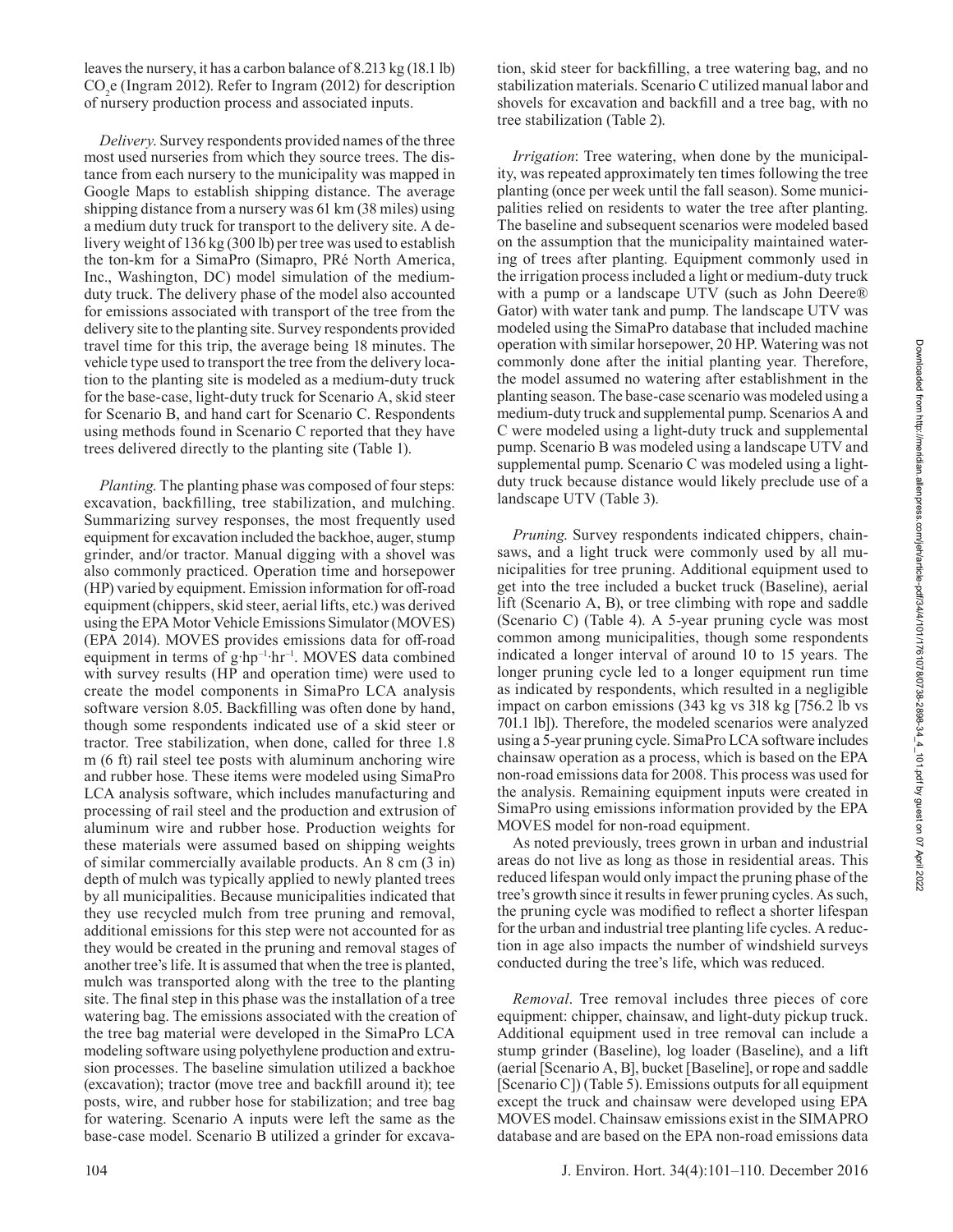|                       |                                                                  |                                              |                                                        |                  |                        | <b>Scenario</b> |                           |  |  |
|-----------------------|------------------------------------------------------------------|----------------------------------------------|--------------------------------------------------------|------------------|------------------------|-----------------|---------------------------|--|--|
| Tree growth phase     | <b>Equipment type</b>                                            | HP                                           | <b>Fuel use</b>                                        | <b>Base case</b> |                        | B               | $\mathbf{C}^{\mathbf{z}}$ |  |  |
| Delivery (18 minutes) | Hand cart<br>Medium-duty truck<br>Light-duty truck<br>Skid steer | $\overline{\phantom{a}}$<br>350<br>200<br>66 | $\overline{\phantom{a}}$<br>Diesel<br>Diesel<br>Diesel | X<br>X           | X<br>$\mathbf{v}$<br>л | X<br>X          | X                         |  |  |

z \*Respondents using methods found in Scenario C reported that they have trees delivered directly to the planting site.

#### **Table 2. Equipment and materials comparison for tree planting. The baseline represents highly mechanized tree care practices with each subsequent scenario representing a gradually lower level of mechanization.**

|                   |                                 |     |                 |             |              | Scenario    |   |  |
|-------------------|---------------------------------|-----|-----------------|-------------|--------------|-------------|---|--|
| Tree growth phase | <b>Equipment type</b>           | HP  | <b>Fuel use</b> | Base case   | $\mathbf{A}$ | B           | C |  |
| <b>Planting</b>   | Excavation                      |     |                 |             |              |             |   |  |
|                   | Hand                            |     |                 |             |              |             | X |  |
|                   | Backhoe                         | 75  | Diesel          | X           |              |             |   |  |
|                   | Auger                           | 63  | Diesel          |             |              |             |   |  |
|                   | Grinder                         | 78  | Diesel          |             | $\mathbf X$  | $\mathbf X$ |   |  |
|                   | Tractor to move and/or backfill | 115 | Diesel          | X           | X            |             |   |  |
|                   | Backfilling                     |     |                 |             |              |             |   |  |
|                   | Hand                            |     |                 |             |              |             | X |  |
|                   | Skid steer                      | 66  | Diesel          |             | $\mathbf X$  | $\mathbf X$ |   |  |
|                   | Tree stabilization              |     |                 |             |              |             |   |  |
|                   | None                            |     |                 |             |              | X           | X |  |
|                   | 6' T-post and wire              |     |                 | X           | $\mathbf X$  |             |   |  |
|                   | Mulching                        |     |                 |             |              |             |   |  |
|                   | 3" wood chips                   |     |                 | $\mathbf X$ | $\mathbf X$  | X           | X |  |

#### **Table 3. Equipment compared for tree irrigation. The baseline represents highly mechanized tree care practices with each subsequent scenario representing a gradually lower level of mechanization.**

|                                       |                       |                          |                 |                  | Scenario |   |   |
|---------------------------------------|-----------------------|--------------------------|-----------------|------------------|----------|---|---|
| Tree growth phase                     | <b>Equipment type</b> | HP                       | <b>Fuel use</b> | <b>Base case</b> | A        | B |   |
| Irrigation $(10 \times$ first season) | None (homeowner)      | $\overline{\phantom{a}}$ | __              |                  |          |   |   |
|                                       | Tree bag              | __                       | __              | X                | X        | X | X |
|                                       | Light-duty truck      | 200                      | Diesel          |                  | X        |   | X |
|                                       | Heavy-duty truck      | 350                      | Diesel          | X                |          |   |   |
|                                       | Gator                 | 20                       | Diesel          |                  |          | X |   |
|                                       | Small pump            |                          | Gas             | X                | X        | X | X |

#### **Table 4. Equipment compared for cyclical maintenance pruning. The baseline represents highly mechanized tree care practices with each subsequent scenario representing a gradually lower level of mechanization.**

| Tree growth phase          | <b>Equipment type</b>    | HP  | <b>Fuel use</b> | <b>Base case</b> | <b>Scenario</b> |   |   |
|----------------------------|--------------------------|-----|-----------------|------------------|-----------------|---|---|
|                            |                          |     |                 |                  | A               | B | C |
| <b>Pruning (over life)</b> | Chipper                  | 200 | Diesel          | X                | X               | X | X |
|                            | Chain saw                |     | Gas             | X                | X               | X | X |
|                            | Pickup truck (light)     | 200 | Diesel          | X                | X               | X | X |
|                            | Aerial lift <sup>z</sup> | 40  | Diesel          |                  | X               | X |   |
|                            | Bucket                   | 242 | Diesel          | X                |                 |   |   |
|                            | Climb                    |     |                 |                  |                 |   | X |
|                            | 5 yr pruning cycle       |     |                 | X                | X               | X | X |

z Pruning using a bucket truck is most common. Aerial lift has been included for comparison purposes.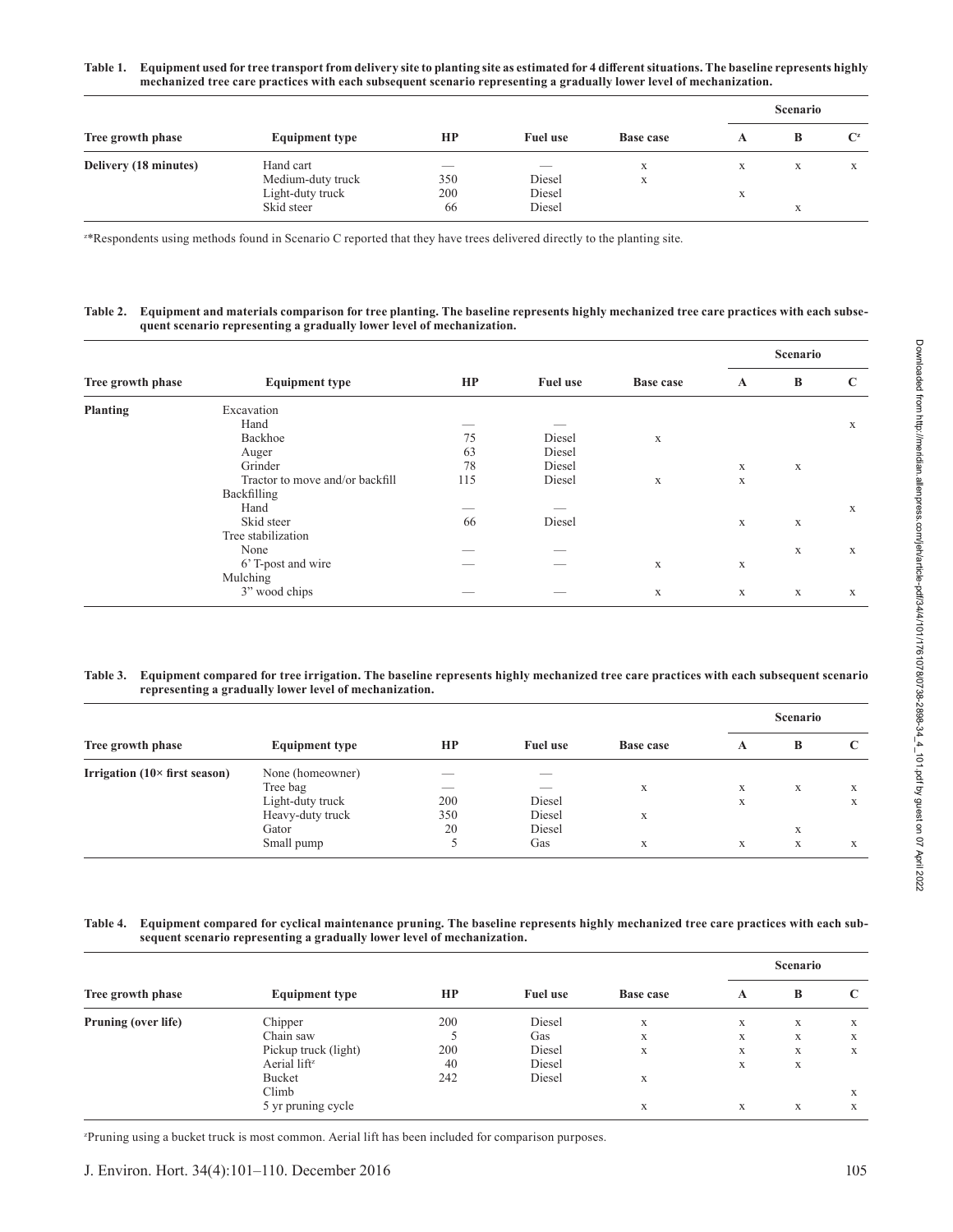#### **Table 5. Equipment compared for tree removal and disposal phases. The baseline represents highly mechanized tree care practices with each subsequent scenario representing a gradually lower level of mechanization.**

| Tree growth phase | <b>Equipment type</b>         |     |                 |           | Scenario |   |  |
|-------------------|-------------------------------|-----|-----------------|-----------|----------|---|--|
|                   |                               | HP  | <b>Fuel use</b> | Base case | A/B      | C |  |
| Removal           | Chipper                       | 200 | Diesel          | X         | X        | X |  |
|                   | Chain Saw                     |     | Gas             | X         | X        | X |  |
|                   | Pickup Truck (Light)          | 200 | Diesel          | X         | X        | X |  |
|                   | Stump Grinder                 | 78  | Diesel          | X         |          |   |  |
|                   | Log Loader                    | 75  | Diesel          | X         |          |   |  |
|                   | Aerial LiftZ                  | 40  | Diesel          |           | X        |   |  |
|                   | Bucket                        | 242 | Diesel          | X         |          |   |  |
|                   | Climb                         | __  |                 |           |          | X |  |
| <b>Disposal</b>   | To Landfill (Truck)           | 210 | Diesel          | X         |          |   |  |
|                   | To Mulch Storage Site (Truck) | 210 | Diesel          |           | X        | X |  |

z Removal using a Bucket Truck is most common. Aerial lift has been included for comparison purposes.

# **Table 6. Equipment HP and run times (includes in-use and idle run time) used for each model scenario. The baseline represents highly mechanized tree care practices with each subsequent scenario representing a gradually lower level of mechanization.**

| $\, {\bf B}$<br>$\mathbf C$<br>HP<br>Tree growth phase<br><b>Equipment type</b><br><b>Fuel use</b><br><b>Run time</b><br><b>Base case</b><br>$\mathbf A$<br>Hand cart<br>Delivery (18 minutes)<br>$\overbrace{\qquad \qquad }^{}$<br>$\mathbf X$<br>Medium duty truck<br>350<br>Diesel<br>18<br>$\mathbf X$<br>18<br>Light duty truck<br>200<br>Diesel<br>$\mathbf X$<br>Skid steer<br>18<br>66<br>Diesel<br>$\mathbf X$<br>Excavation<br><b>Planting</b><br>Hand<br>$\mathbf{0}$<br>$\overline{\phantom{a}}$<br>$\mathbf X$<br>Backhoe<br>$75\,$<br>Diesel<br>28<br>$\mathbf X$<br>63<br>$\overline{4}$<br>Auger<br>Diesel<br>78<br>Grinder<br>Diesel<br>8<br>$\mathbf X$<br>$\mathbf X$<br>5<br>Tractor to move and/or backfill<br>115<br>Diesel<br>$\mathbf X$<br>$\mathbf X$<br>Backfilling<br>Hand<br>$\overline{\phantom{a}}$<br>$\mathbf x$<br>Skid steer<br>Diesel<br>15<br>66<br>$\mathbf X$<br>$\mathbf X$<br>Tree stabilization<br>None<br>$\mathbf X$<br>6' T-post and wire<br>$\mathbf X$<br>$\mathbf X$<br>Mulching<br>**3" wood chips<br>$\mathbf X$<br>$\mathbf X$<br>$\mathbf X$<br>$\mathbf X$<br>-<br>Irrigation (10× first season)<br>None (homeowner)<br>Tree bag<br>$\mathbf X$<br>$\mathbf X$<br>$\mathbf X$<br>$\mathbf X$<br>Light duty truck<br>200<br>Diesel<br>44<br>$\mathbf X$<br>$\mathbf X$<br>Medium duty truck<br>350<br>44<br>Diesel<br>$\mathbf X$<br>20<br>Diesel<br>44<br>Gator<br>$\mathbf X$<br>5<br>Gas<br>$\overline{4}$<br>Small pump<br>$\mathbf X$<br>$\mathbf X$<br>$\mathbf X$<br>$\mathbf X$<br>200<br>15<br>Pruning (over life)<br>Chipper<br>Diesel<br>$\mathbf X$<br>$\mathbf X$<br>$\mathbf X$<br>$\mathbf x$<br>5<br>16<br>Chain saw<br>Gas<br>$\mathbf X$<br>$\mathbf X$<br>$\mathbf X$<br>$\mathbf X$<br>Pickup truck (light)<br>Diesel<br>30.5<br>200<br>$\mathbf X$<br>$\mathbf X$<br>$\mathbf X$<br>$\mathbf X$<br>Aerial lift<br>40<br>Diesel<br>26<br>$\bar{X}$<br>$\mathbf x$<br>Bucket<br>242<br>Diesel<br>26<br>$\mathbf X$<br>$\mathbf{0}$<br>Climb<br>$\mathbf X$<br>5 yr pruning cycle<br>$\mathbf X$<br>$\mathbf X$<br>$\mathbf X$<br>$\mathbf X$<br>48<br>200<br>Diesel<br><b>Removal</b><br>Chipper<br>$\mathbf X$<br>$\mathbf X$<br>$\mathbf X$<br>$\mathbf X$<br>5<br>Chain saw<br>Gas<br>74<br>$\mathbf X$<br>$\mathbf X$<br>$\mathbf X$<br>$\mathbf X$<br>Pickup truck (light)<br>200<br>Diesel<br>66<br>$\mathbf X$<br>$\mathbf X$<br>$\mathbf X$<br>$\mathbf X$<br>$78\,$<br>30<br>Stump grinder<br>Diesel<br>$\mathbf X$<br>75<br>37<br>Log loader<br>Diesel<br>$\mathbf X$<br>58<br>Aerial lift<br>40<br>Diesel<br>$\mathbf X$<br>$\mathbf X$<br>Bucket<br>242<br>Diesel<br>120<br>$\mathbf X$<br>$\boldsymbol{0}$<br>Climb<br>$\overline{\phantom{m}}$<br>$\mathbf X$<br><b>Disposal</b><br>To landfill (truck)<br>Diesel<br>18<br>210<br>$\mathbf X$<br>210<br>Diesel<br>18<br>To mulch storage site (truck)<br>$\mathbf X$<br>$\mathbf X$<br>$\mathbf x$ |  |  |  | Scenario |  |  |  |
|------------------------------------------------------------------------------------------------------------------------------------------------------------------------------------------------------------------------------------------------------------------------------------------------------------------------------------------------------------------------------------------------------------------------------------------------------------------------------------------------------------------------------------------------------------------------------------------------------------------------------------------------------------------------------------------------------------------------------------------------------------------------------------------------------------------------------------------------------------------------------------------------------------------------------------------------------------------------------------------------------------------------------------------------------------------------------------------------------------------------------------------------------------------------------------------------------------------------------------------------------------------------------------------------------------------------------------------------------------------------------------------------------------------------------------------------------------------------------------------------------------------------------------------------------------------------------------------------------------------------------------------------------------------------------------------------------------------------------------------------------------------------------------------------------------------------------------------------------------------------------------------------------------------------------------------------------------------------------------------------------------------------------------------------------------------------------------------------------------------------------------------------------------------------------------------------------------------------------------------------------------------------------------------------------------------------------------------------------------------------------------------------------------------------------------------------------------------------------------------------------------------------------------------------------------------------------------------------------------------------------------------------------------------------------------------------------------------------------------------------------------------------------------------------------------------------------------------------------------------------------------------------------------------------------------------|--|--|--|----------|--|--|--|
|                                                                                                                                                                                                                                                                                                                                                                                                                                                                                                                                                                                                                                                                                                                                                                                                                                                                                                                                                                                                                                                                                                                                                                                                                                                                                                                                                                                                                                                                                                                                                                                                                                                                                                                                                                                                                                                                                                                                                                                                                                                                                                                                                                                                                                                                                                                                                                                                                                                                                                                                                                                                                                                                                                                                                                                                                                                                                                                                          |  |  |  |          |  |  |  |
|                                                                                                                                                                                                                                                                                                                                                                                                                                                                                                                                                                                                                                                                                                                                                                                                                                                                                                                                                                                                                                                                                                                                                                                                                                                                                                                                                                                                                                                                                                                                                                                                                                                                                                                                                                                                                                                                                                                                                                                                                                                                                                                                                                                                                                                                                                                                                                                                                                                                                                                                                                                                                                                                                                                                                                                                                                                                                                                                          |  |  |  |          |  |  |  |
|                                                                                                                                                                                                                                                                                                                                                                                                                                                                                                                                                                                                                                                                                                                                                                                                                                                                                                                                                                                                                                                                                                                                                                                                                                                                                                                                                                                                                                                                                                                                                                                                                                                                                                                                                                                                                                                                                                                                                                                                                                                                                                                                                                                                                                                                                                                                                                                                                                                                                                                                                                                                                                                                                                                                                                                                                                                                                                                                          |  |  |  |          |  |  |  |
|                                                                                                                                                                                                                                                                                                                                                                                                                                                                                                                                                                                                                                                                                                                                                                                                                                                                                                                                                                                                                                                                                                                                                                                                                                                                                                                                                                                                                                                                                                                                                                                                                                                                                                                                                                                                                                                                                                                                                                                                                                                                                                                                                                                                                                                                                                                                                                                                                                                                                                                                                                                                                                                                                                                                                                                                                                                                                                                                          |  |  |  |          |  |  |  |
|                                                                                                                                                                                                                                                                                                                                                                                                                                                                                                                                                                                                                                                                                                                                                                                                                                                                                                                                                                                                                                                                                                                                                                                                                                                                                                                                                                                                                                                                                                                                                                                                                                                                                                                                                                                                                                                                                                                                                                                                                                                                                                                                                                                                                                                                                                                                                                                                                                                                                                                                                                                                                                                                                                                                                                                                                                                                                                                                          |  |  |  |          |  |  |  |
|                                                                                                                                                                                                                                                                                                                                                                                                                                                                                                                                                                                                                                                                                                                                                                                                                                                                                                                                                                                                                                                                                                                                                                                                                                                                                                                                                                                                                                                                                                                                                                                                                                                                                                                                                                                                                                                                                                                                                                                                                                                                                                                                                                                                                                                                                                                                                                                                                                                                                                                                                                                                                                                                                                                                                                                                                                                                                                                                          |  |  |  |          |  |  |  |
|                                                                                                                                                                                                                                                                                                                                                                                                                                                                                                                                                                                                                                                                                                                                                                                                                                                                                                                                                                                                                                                                                                                                                                                                                                                                                                                                                                                                                                                                                                                                                                                                                                                                                                                                                                                                                                                                                                                                                                                                                                                                                                                                                                                                                                                                                                                                                                                                                                                                                                                                                                                                                                                                                                                                                                                                                                                                                                                                          |  |  |  |          |  |  |  |
|                                                                                                                                                                                                                                                                                                                                                                                                                                                                                                                                                                                                                                                                                                                                                                                                                                                                                                                                                                                                                                                                                                                                                                                                                                                                                                                                                                                                                                                                                                                                                                                                                                                                                                                                                                                                                                                                                                                                                                                                                                                                                                                                                                                                                                                                                                                                                                                                                                                                                                                                                                                                                                                                                                                                                                                                                                                                                                                                          |  |  |  |          |  |  |  |
|                                                                                                                                                                                                                                                                                                                                                                                                                                                                                                                                                                                                                                                                                                                                                                                                                                                                                                                                                                                                                                                                                                                                                                                                                                                                                                                                                                                                                                                                                                                                                                                                                                                                                                                                                                                                                                                                                                                                                                                                                                                                                                                                                                                                                                                                                                                                                                                                                                                                                                                                                                                                                                                                                                                                                                                                                                                                                                                                          |  |  |  |          |  |  |  |
|                                                                                                                                                                                                                                                                                                                                                                                                                                                                                                                                                                                                                                                                                                                                                                                                                                                                                                                                                                                                                                                                                                                                                                                                                                                                                                                                                                                                                                                                                                                                                                                                                                                                                                                                                                                                                                                                                                                                                                                                                                                                                                                                                                                                                                                                                                                                                                                                                                                                                                                                                                                                                                                                                                                                                                                                                                                                                                                                          |  |  |  |          |  |  |  |
|                                                                                                                                                                                                                                                                                                                                                                                                                                                                                                                                                                                                                                                                                                                                                                                                                                                                                                                                                                                                                                                                                                                                                                                                                                                                                                                                                                                                                                                                                                                                                                                                                                                                                                                                                                                                                                                                                                                                                                                                                                                                                                                                                                                                                                                                                                                                                                                                                                                                                                                                                                                                                                                                                                                                                                                                                                                                                                                                          |  |  |  |          |  |  |  |
|                                                                                                                                                                                                                                                                                                                                                                                                                                                                                                                                                                                                                                                                                                                                                                                                                                                                                                                                                                                                                                                                                                                                                                                                                                                                                                                                                                                                                                                                                                                                                                                                                                                                                                                                                                                                                                                                                                                                                                                                                                                                                                                                                                                                                                                                                                                                                                                                                                                                                                                                                                                                                                                                                                                                                                                                                                                                                                                                          |  |  |  |          |  |  |  |
|                                                                                                                                                                                                                                                                                                                                                                                                                                                                                                                                                                                                                                                                                                                                                                                                                                                                                                                                                                                                                                                                                                                                                                                                                                                                                                                                                                                                                                                                                                                                                                                                                                                                                                                                                                                                                                                                                                                                                                                                                                                                                                                                                                                                                                                                                                                                                                                                                                                                                                                                                                                                                                                                                                                                                                                                                                                                                                                                          |  |  |  |          |  |  |  |
|                                                                                                                                                                                                                                                                                                                                                                                                                                                                                                                                                                                                                                                                                                                                                                                                                                                                                                                                                                                                                                                                                                                                                                                                                                                                                                                                                                                                                                                                                                                                                                                                                                                                                                                                                                                                                                                                                                                                                                                                                                                                                                                                                                                                                                                                                                                                                                                                                                                                                                                                                                                                                                                                                                                                                                                                                                                                                                                                          |  |  |  |          |  |  |  |
|                                                                                                                                                                                                                                                                                                                                                                                                                                                                                                                                                                                                                                                                                                                                                                                                                                                                                                                                                                                                                                                                                                                                                                                                                                                                                                                                                                                                                                                                                                                                                                                                                                                                                                                                                                                                                                                                                                                                                                                                                                                                                                                                                                                                                                                                                                                                                                                                                                                                                                                                                                                                                                                                                                                                                                                                                                                                                                                                          |  |  |  |          |  |  |  |
|                                                                                                                                                                                                                                                                                                                                                                                                                                                                                                                                                                                                                                                                                                                                                                                                                                                                                                                                                                                                                                                                                                                                                                                                                                                                                                                                                                                                                                                                                                                                                                                                                                                                                                                                                                                                                                                                                                                                                                                                                                                                                                                                                                                                                                                                                                                                                                                                                                                                                                                                                                                                                                                                                                                                                                                                                                                                                                                                          |  |  |  |          |  |  |  |
|                                                                                                                                                                                                                                                                                                                                                                                                                                                                                                                                                                                                                                                                                                                                                                                                                                                                                                                                                                                                                                                                                                                                                                                                                                                                                                                                                                                                                                                                                                                                                                                                                                                                                                                                                                                                                                                                                                                                                                                                                                                                                                                                                                                                                                                                                                                                                                                                                                                                                                                                                                                                                                                                                                                                                                                                                                                                                                                                          |  |  |  |          |  |  |  |
|                                                                                                                                                                                                                                                                                                                                                                                                                                                                                                                                                                                                                                                                                                                                                                                                                                                                                                                                                                                                                                                                                                                                                                                                                                                                                                                                                                                                                                                                                                                                                                                                                                                                                                                                                                                                                                                                                                                                                                                                                                                                                                                                                                                                                                                                                                                                                                                                                                                                                                                                                                                                                                                                                                                                                                                                                                                                                                                                          |  |  |  |          |  |  |  |
|                                                                                                                                                                                                                                                                                                                                                                                                                                                                                                                                                                                                                                                                                                                                                                                                                                                                                                                                                                                                                                                                                                                                                                                                                                                                                                                                                                                                                                                                                                                                                                                                                                                                                                                                                                                                                                                                                                                                                                                                                                                                                                                                                                                                                                                                                                                                                                                                                                                                                                                                                                                                                                                                                                                                                                                                                                                                                                                                          |  |  |  |          |  |  |  |
|                                                                                                                                                                                                                                                                                                                                                                                                                                                                                                                                                                                                                                                                                                                                                                                                                                                                                                                                                                                                                                                                                                                                                                                                                                                                                                                                                                                                                                                                                                                                                                                                                                                                                                                                                                                                                                                                                                                                                                                                                                                                                                                                                                                                                                                                                                                                                                                                                                                                                                                                                                                                                                                                                                                                                                                                                                                                                                                                          |  |  |  |          |  |  |  |
|                                                                                                                                                                                                                                                                                                                                                                                                                                                                                                                                                                                                                                                                                                                                                                                                                                                                                                                                                                                                                                                                                                                                                                                                                                                                                                                                                                                                                                                                                                                                                                                                                                                                                                                                                                                                                                                                                                                                                                                                                                                                                                                                                                                                                                                                                                                                                                                                                                                                                                                                                                                                                                                                                                                                                                                                                                                                                                                                          |  |  |  |          |  |  |  |
|                                                                                                                                                                                                                                                                                                                                                                                                                                                                                                                                                                                                                                                                                                                                                                                                                                                                                                                                                                                                                                                                                                                                                                                                                                                                                                                                                                                                                                                                                                                                                                                                                                                                                                                                                                                                                                                                                                                                                                                                                                                                                                                                                                                                                                                                                                                                                                                                                                                                                                                                                                                                                                                                                                                                                                                                                                                                                                                                          |  |  |  |          |  |  |  |
|                                                                                                                                                                                                                                                                                                                                                                                                                                                                                                                                                                                                                                                                                                                                                                                                                                                                                                                                                                                                                                                                                                                                                                                                                                                                                                                                                                                                                                                                                                                                                                                                                                                                                                                                                                                                                                                                                                                                                                                                                                                                                                                                                                                                                                                                                                                                                                                                                                                                                                                                                                                                                                                                                                                                                                                                                                                                                                                                          |  |  |  |          |  |  |  |
|                                                                                                                                                                                                                                                                                                                                                                                                                                                                                                                                                                                                                                                                                                                                                                                                                                                                                                                                                                                                                                                                                                                                                                                                                                                                                                                                                                                                                                                                                                                                                                                                                                                                                                                                                                                                                                                                                                                                                                                                                                                                                                                                                                                                                                                                                                                                                                                                                                                                                                                                                                                                                                                                                                                                                                                                                                                                                                                                          |  |  |  |          |  |  |  |
|                                                                                                                                                                                                                                                                                                                                                                                                                                                                                                                                                                                                                                                                                                                                                                                                                                                                                                                                                                                                                                                                                                                                                                                                                                                                                                                                                                                                                                                                                                                                                                                                                                                                                                                                                                                                                                                                                                                                                                                                                                                                                                                                                                                                                                                                                                                                                                                                                                                                                                                                                                                                                                                                                                                                                                                                                                                                                                                                          |  |  |  |          |  |  |  |
|                                                                                                                                                                                                                                                                                                                                                                                                                                                                                                                                                                                                                                                                                                                                                                                                                                                                                                                                                                                                                                                                                                                                                                                                                                                                                                                                                                                                                                                                                                                                                                                                                                                                                                                                                                                                                                                                                                                                                                                                                                                                                                                                                                                                                                                                                                                                                                                                                                                                                                                                                                                                                                                                                                                                                                                                                                                                                                                                          |  |  |  |          |  |  |  |
|                                                                                                                                                                                                                                                                                                                                                                                                                                                                                                                                                                                                                                                                                                                                                                                                                                                                                                                                                                                                                                                                                                                                                                                                                                                                                                                                                                                                                                                                                                                                                                                                                                                                                                                                                                                                                                                                                                                                                                                                                                                                                                                                                                                                                                                                                                                                                                                                                                                                                                                                                                                                                                                                                                                                                                                                                                                                                                                                          |  |  |  |          |  |  |  |
|                                                                                                                                                                                                                                                                                                                                                                                                                                                                                                                                                                                                                                                                                                                                                                                                                                                                                                                                                                                                                                                                                                                                                                                                                                                                                                                                                                                                                                                                                                                                                                                                                                                                                                                                                                                                                                                                                                                                                                                                                                                                                                                                                                                                                                                                                                                                                                                                                                                                                                                                                                                                                                                                                                                                                                                                                                                                                                                                          |  |  |  |          |  |  |  |
|                                                                                                                                                                                                                                                                                                                                                                                                                                                                                                                                                                                                                                                                                                                                                                                                                                                                                                                                                                                                                                                                                                                                                                                                                                                                                                                                                                                                                                                                                                                                                                                                                                                                                                                                                                                                                                                                                                                                                                                                                                                                                                                                                                                                                                                                                                                                                                                                                                                                                                                                                                                                                                                                                                                                                                                                                                                                                                                                          |  |  |  |          |  |  |  |
|                                                                                                                                                                                                                                                                                                                                                                                                                                                                                                                                                                                                                                                                                                                                                                                                                                                                                                                                                                                                                                                                                                                                                                                                                                                                                                                                                                                                                                                                                                                                                                                                                                                                                                                                                                                                                                                                                                                                                                                                                                                                                                                                                                                                                                                                                                                                                                                                                                                                                                                                                                                                                                                                                                                                                                                                                                                                                                                                          |  |  |  |          |  |  |  |
|                                                                                                                                                                                                                                                                                                                                                                                                                                                                                                                                                                                                                                                                                                                                                                                                                                                                                                                                                                                                                                                                                                                                                                                                                                                                                                                                                                                                                                                                                                                                                                                                                                                                                                                                                                                                                                                                                                                                                                                                                                                                                                                                                                                                                                                                                                                                                                                                                                                                                                                                                                                                                                                                                                                                                                                                                                                                                                                                          |  |  |  |          |  |  |  |
|                                                                                                                                                                                                                                                                                                                                                                                                                                                                                                                                                                                                                                                                                                                                                                                                                                                                                                                                                                                                                                                                                                                                                                                                                                                                                                                                                                                                                                                                                                                                                                                                                                                                                                                                                                                                                                                                                                                                                                                                                                                                                                                                                                                                                                                                                                                                                                                                                                                                                                                                                                                                                                                                                                                                                                                                                                                                                                                                          |  |  |  |          |  |  |  |
|                                                                                                                                                                                                                                                                                                                                                                                                                                                                                                                                                                                                                                                                                                                                                                                                                                                                                                                                                                                                                                                                                                                                                                                                                                                                                                                                                                                                                                                                                                                                                                                                                                                                                                                                                                                                                                                                                                                                                                                                                                                                                                                                                                                                                                                                                                                                                                                                                                                                                                                                                                                                                                                                                                                                                                                                                                                                                                                                          |  |  |  |          |  |  |  |
|                                                                                                                                                                                                                                                                                                                                                                                                                                                                                                                                                                                                                                                                                                                                                                                                                                                                                                                                                                                                                                                                                                                                                                                                                                                                                                                                                                                                                                                                                                                                                                                                                                                                                                                                                                                                                                                                                                                                                                                                                                                                                                                                                                                                                                                                                                                                                                                                                                                                                                                                                                                                                                                                                                                                                                                                                                                                                                                                          |  |  |  |          |  |  |  |
|                                                                                                                                                                                                                                                                                                                                                                                                                                                                                                                                                                                                                                                                                                                                                                                                                                                                                                                                                                                                                                                                                                                                                                                                                                                                                                                                                                                                                                                                                                                                                                                                                                                                                                                                                                                                                                                                                                                                                                                                                                                                                                                                                                                                                                                                                                                                                                                                                                                                                                                                                                                                                                                                                                                                                                                                                                                                                                                                          |  |  |  |          |  |  |  |
|                                                                                                                                                                                                                                                                                                                                                                                                                                                                                                                                                                                                                                                                                                                                                                                                                                                                                                                                                                                                                                                                                                                                                                                                                                                                                                                                                                                                                                                                                                                                                                                                                                                                                                                                                                                                                                                                                                                                                                                                                                                                                                                                                                                                                                                                                                                                                                                                                                                                                                                                                                                                                                                                                                                                                                                                                                                                                                                                          |  |  |  |          |  |  |  |
|                                                                                                                                                                                                                                                                                                                                                                                                                                                                                                                                                                                                                                                                                                                                                                                                                                                                                                                                                                                                                                                                                                                                                                                                                                                                                                                                                                                                                                                                                                                                                                                                                                                                                                                                                                                                                                                                                                                                                                                                                                                                                                                                                                                                                                                                                                                                                                                                                                                                                                                                                                                                                                                                                                                                                                                                                                                                                                                                          |  |  |  |          |  |  |  |
|                                                                                                                                                                                                                                                                                                                                                                                                                                                                                                                                                                                                                                                                                                                                                                                                                                                                                                                                                                                                                                                                                                                                                                                                                                                                                                                                                                                                                                                                                                                                                                                                                                                                                                                                                                                                                                                                                                                                                                                                                                                                                                                                                                                                                                                                                                                                                                                                                                                                                                                                                                                                                                                                                                                                                                                                                                                                                                                                          |  |  |  |          |  |  |  |
|                                                                                                                                                                                                                                                                                                                                                                                                                                                                                                                                                                                                                                                                                                                                                                                                                                                                                                                                                                                                                                                                                                                                                                                                                                                                                                                                                                                                                                                                                                                                                                                                                                                                                                                                                                                                                                                                                                                                                                                                                                                                                                                                                                                                                                                                                                                                                                                                                                                                                                                                                                                                                                                                                                                                                                                                                                                                                                                                          |  |  |  |          |  |  |  |
|                                                                                                                                                                                                                                                                                                                                                                                                                                                                                                                                                                                                                                                                                                                                                                                                                                                                                                                                                                                                                                                                                                                                                                                                                                                                                                                                                                                                                                                                                                                                                                                                                                                                                                                                                                                                                                                                                                                                                                                                                                                                                                                                                                                                                                                                                                                                                                                                                                                                                                                                                                                                                                                                                                                                                                                                                                                                                                                                          |  |  |  |          |  |  |  |
|                                                                                                                                                                                                                                                                                                                                                                                                                                                                                                                                                                                                                                                                                                                                                                                                                                                                                                                                                                                                                                                                                                                                                                                                                                                                                                                                                                                                                                                                                                                                                                                                                                                                                                                                                                                                                                                                                                                                                                                                                                                                                                                                                                                                                                                                                                                                                                                                                                                                                                                                                                                                                                                                                                                                                                                                                                                                                                                                          |  |  |  |          |  |  |  |
|                                                                                                                                                                                                                                                                                                                                                                                                                                                                                                                                                                                                                                                                                                                                                                                                                                                                                                                                                                                                                                                                                                                                                                                                                                                                                                                                                                                                                                                                                                                                                                                                                                                                                                                                                                                                                                                                                                                                                                                                                                                                                                                                                                                                                                                                                                                                                                                                                                                                                                                                                                                                                                                                                                                                                                                                                                                                                                                                          |  |  |  |          |  |  |  |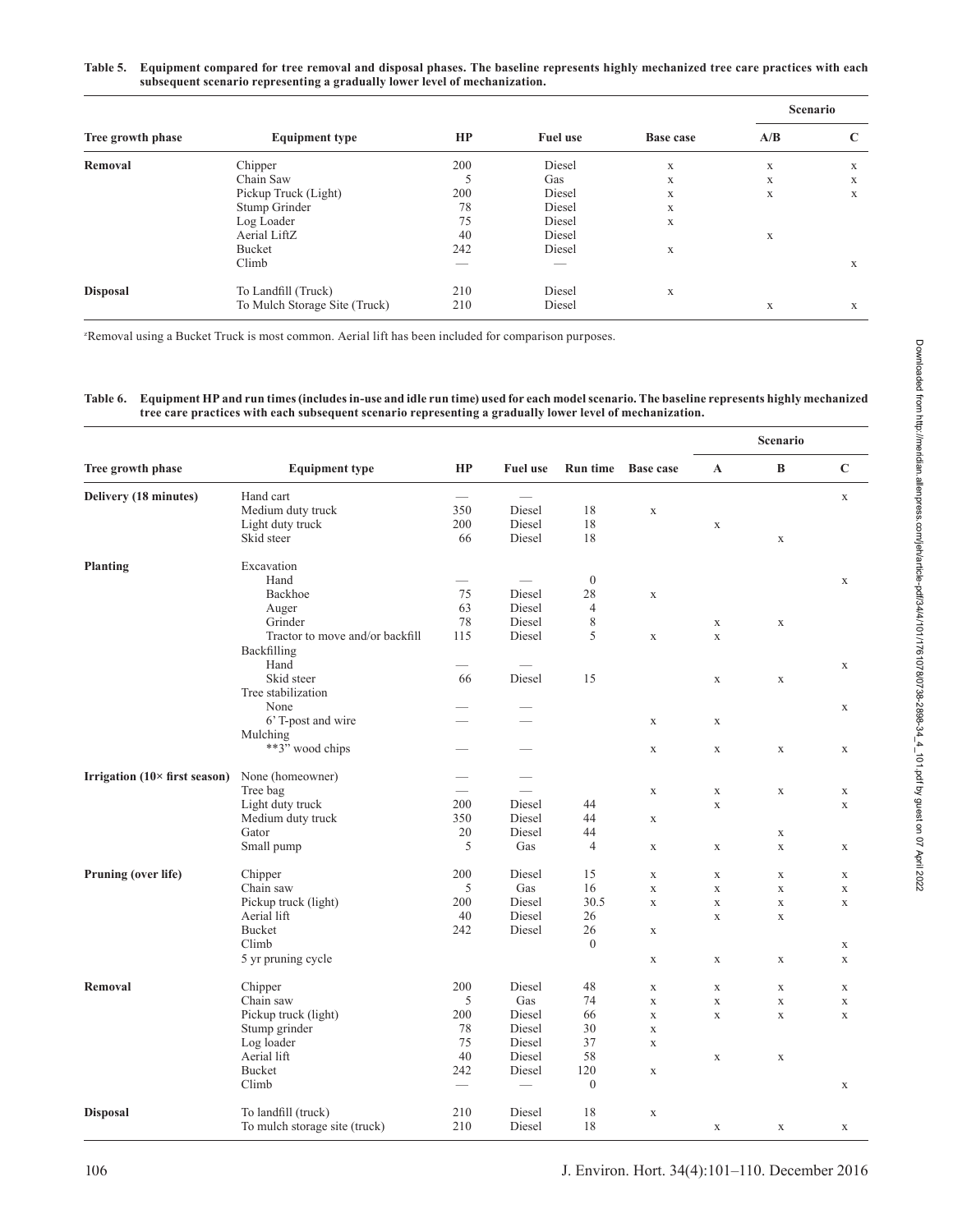for 2008. A summary of equipment HP and run time for the complete life cycle can be found in Table 6.

*Disposal*. Following removal, trees were disposed of, typically, by being processed into mulch for re-use within the community. Some respondents indicated that trunks were given to local mills for processing into lumber or that after mulching and cutting into logs, wood and mulch were left for the community to take and use. Some respondents indicated wood was taken to the local dump. The baseline model assumes wood was taken to the dump whereas all subsequent scenarios assume re-use as mulch. A travel time of 18 minutes each way was used for transporting waste or woodchips to and from a dumping site (either landfill or a mulch storage area).

*Additional Inputs:* Most municipalities indicated that an annual windshield survey of trees was conducted to assess damage. However, the particular type of vehicle used for the annual survey was not asked in the survey. Therefore, the model assumed that a light duty truck was used. This input was modeled separately from the baseline and subsequent scenarios to further illustrate the disaggregation of process impacts.

*Sequestration*. SimaPro was used to model the emissions. The Center for Urban Forest Research (CUFR) Tree Carbon Calculator (US Forest Service, 2015) was used to estimate carbon sequestration. Carbon is sequestered by trees at varying rates. The nursery production phase used in this study used results from a previous life cycle assessment of *Acer rubrum* 'October Glory' (Ingram 2012). CUFR provides sequestration by year of growth for *A. rubrum*. When establishing the point of carbon neutrality, where emissions were close but not equal to sequestration for a given year, the following year was used to establish the age at which the tree changes from being a carbon emitter to being carbon neutral.

# **Results and Discussion**

Using SimaPro LCA software version 8.05, the baseline and three subsequent scenarios were modeled to establish global warming potential of a single tree. There is no doubt that mechanization simplifies tree care practices and that it is necessary for certain tree care phases. However, the use of smaller trucks and manual labor can significantly reduce carbon emissions. As expected, species of tree and planting site (residential vs commercial-downtown and industrial) influence the age at which a tree becomes carbon neutral. Different species sequester carbon at different rates and, as identified in the survey data, location within the city (residential, urban-commercial, and industrial) impacts lifespan of the tree.

*Machinery*. The use of machinery for maintaining trees is necessary for certain phases of a tree's life. When possible, use of hand tools over mechanized equipment contributes to a reduction in emissions. Utilizing manual labor for planting and avoiding tree stabilization could eliminate emissions associated with planting (aside from tree delivery), resulting in a reduction in emissions of 121 kg (266.8 lb)  $CO<sub>2</sub>$ e per tree. Using light-duty equipment in lieu of heavy equipment in the removal phase is expected to reduce emissions by 396 kg (873 lb)  $CO<sub>2</sub>e$ . Similar impacts are seen for pruning and removal. Pruning practices had the most significant reduction on carbon emissions in the model. Minimizing use of machinery for pruning would result in a reduction of 1,026 kg (2,262 lb)  $CO<sub>2</sub>e$ . Literature tends to suggest that a 5-year pruning cycle is best (Churack et al. 1994, Miller and Sylvester 1981). However, Ryder's (2013) study shows that pruning may have the greatest impact on tree health if conducted when trees are young, which reduces the need for heavy equipment, reduces the need for heavy pruning as the tree matures, and corrects issues that lead to decay and tree failure later in life.

*Irrigation*. The irrigation scenarios' impacts on emissions were not significantly changed from the baseline. A shift from a medium truck to a light truck reduces irrigation emissions by 27 kg (59.5 lb)  $CO<sub>2</sub>e$ . Irrigation is viewed as an important step for tree establishment and essential for minimizing mortality rates. Because of this, we assumed that the municipality would oversee tree watering in all scenarios rather than rely on residents and utilize drip irrigation bags.

*When does a tree attain carbon neutrality*? Figure 2 provides a summary of the scenario results. The baseline scenario for residential trees, representing highly mechanized tree care practices, would emit an estimated 2,919 kg (6,435.3 lb) CO<sub>2</sub>e. Scenario A, the moderately mechanized residential scenario, produced 1,725 $kg(3,803 lb) CO<sub>2</sub>e$ . For residential trees, Scenarios B and C (the ideal scenario), which relied on manual labor when possible and light irrigation to establish the tree, would reduce emissions to 1,693 and 1,340 kg (3,732.4 and 2,954.2 lb)  $CO<sub>2</sub>e$  respectively. These values were compared to the sequestration curves of *A. rubrum* to determine at which point in the tree's life it becomes carbon neutral under the varying management regiments. In the baseline scenario, *A. rubrum* achieves carbon neutrality at 33 years. An annual windshield survey extends the point of carbon neutrality out two years. However, the CUFR calculator shows the maximum carbon sequestered at 33 years. The moderate and low mechanized scenarios for residential trees indicate this time can be reduced to around 26 years for *A. rubrum*. Figure 3 illustrates carbon emissions over the lifespan of a tree for a residential tree. Similarly, when emissions associated with the windshield survey are added, this time is extended two to three years from an additional 392 kg (864.2 lb)  $CO<sub>2</sub>e$ . Note that some municipalities may use hybrid cars for conducting windshield surveys, which would greatly lower associated emissions and its impact on the point at which the tree attains carbon neutrality (McPherson et al. 2015).

Figure 2 provides a summary of the scenario results. During their functional life, production, transport, transplanting care and removal of trees grown in urban-commercial and industrial areas emit 2,127, 1,296, 1,264, and 1,034 kg (4,689.2, 2,857.2, 2,786.6 and 2,279.6 lb)  $CO_2$ e for the baseline, moderately mechanized (Scenario A), slightly mechanized (Scenario B), and ideal scenarios (Scenario C), respectively. The average lifespan for trees planted in these two environments is approximately 30 years. Given this reduced lifespan, there are also reduced emissions (although over the full lifespan of the tree, less carbon is sequestered, as well). Similar to residentially grown trees, *A. rubrum* attains carbon neutrality at 30 years for baseline and 24 years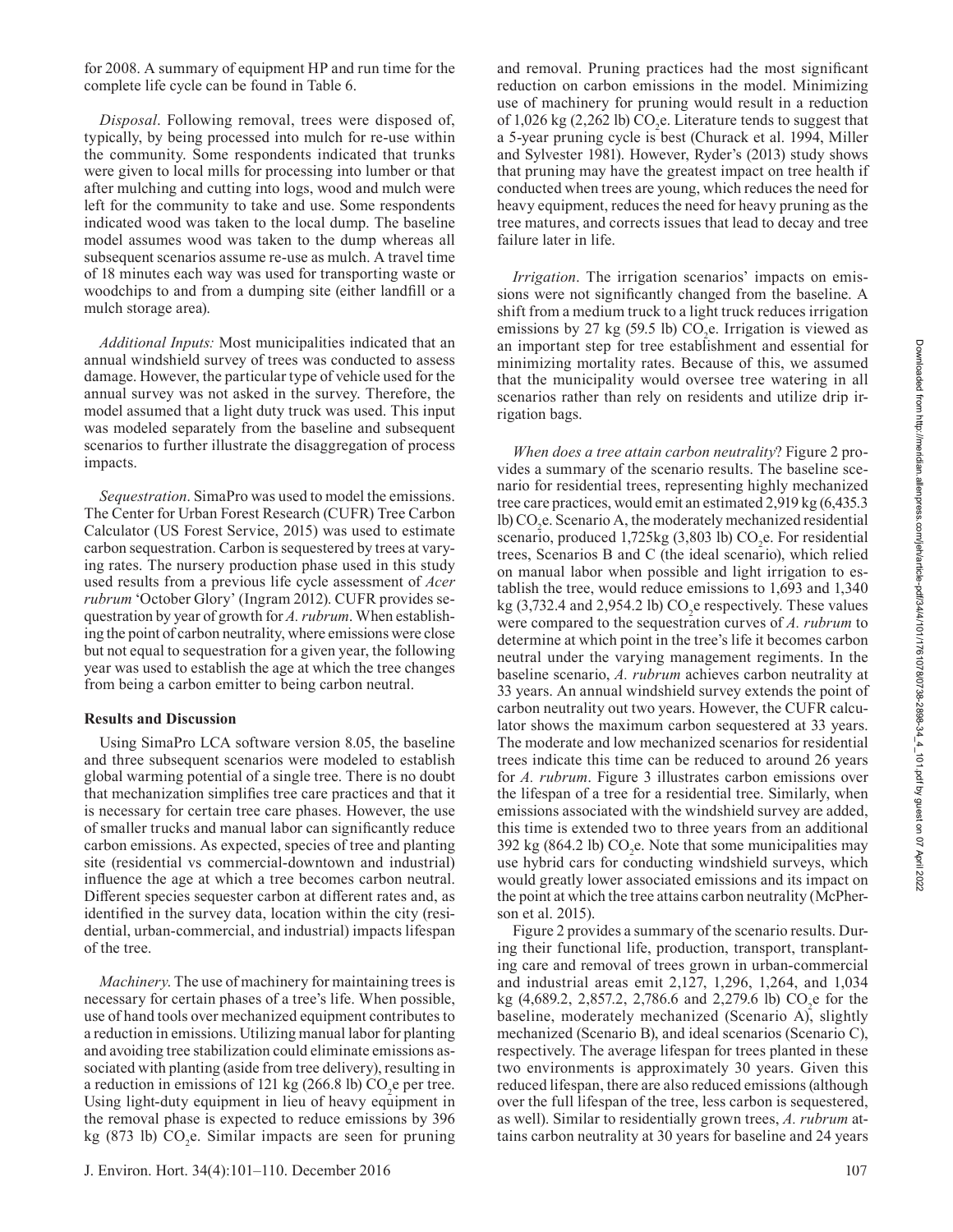

**Fig. 2. Carbon emissions by scenario for residential and commercial/industrial trees over the tree lifespan (48 years residential and 30 years commercial/industrial).**



# **Carbon Emissions and Sequestration Over Lifespan of** *A. rubrum*

**Fig. 3. Cradle-to-grave carbon emissions and sequestration potential for residential and commercial/industrial trees. Bars represent years as a carbon emitter during the tree's life span (Carbon E cradle to grave), years as a carbon emitter during the driving survey (Carbon E windshield survey) and number of years sequestering carbon during the 48 year average lifespan of a residential tree and the 30 year lifespan of a commercial/industrial tree.**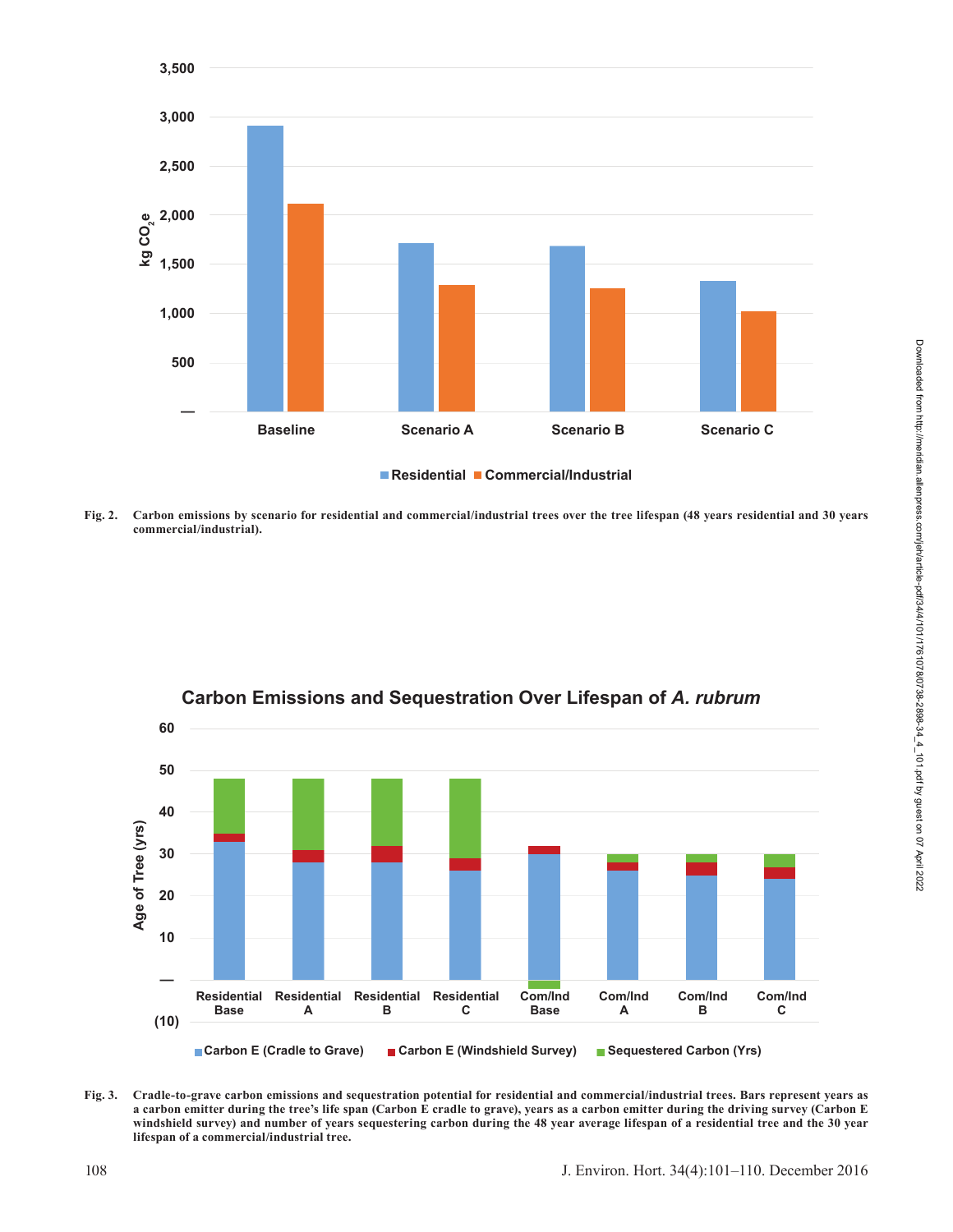in Scenario C. Figure 3 illustrates carbon emissions over the lifespan of a tree for a commercial/industrial tree. The addition of a windshield survey extends this age by one to two years from an additional 242 kg (533.5 lb)  $CO<sub>2</sub>e$ .

The ideal scenario, Scenario C, reduces emissions relating to tree care by 1,578 kg  $(3,478.9 \text{ lb})$  CO<sub>2</sub>e compared to the baseline for a residential tree and 1,093 kg (2,409.7 lb)  $CO_2$ e for an urban/industrial planted tree. The reduction illustrates the impact less mechanized planting, pruning, and removal processes have on carbon emissions for a single tree.

For this study, emissions data associated with nursery production were taken from Ingram (2012). Kendall and McPherson (2012) conducted a similar analysis for a #5 and #9 tree estimating 4.6 and 15.3 kg (10.14 and 33.7 lb)  $CO_2$ e per tree respectively. Despite differences in production methods and geographic location of the studies, the calculated difference in emissions in the tree nursery is relatively small when compared to the total for the complete life cycle. Given the purpose of this study, to establish when (at what age) a tree attains carbon neutrality, the difference is insignificant.

Including a windshield survey, results were considerably lower than those calculated by McPherson et al. (2015) where similar equipment and life-cycle phases were used to study carbon life cycle of *Platanus racemosa* in Los Angeles. However, this is largely due to the fact that McPherson included decomposition of mulch and discarded woody material from trimming and removal. Additionally, this study uses longer transport distances, more intensive irrigation, and different methods for calculating equipment emissions. McPherson et al. (2015) also included several different methods for handling tree waste, including bio-energy production. Watering and estimates and biogenic carbon emissions lead to the most significant differences between studies. Given the occurrence of drought in California, it is expected that irrigation would become a significant contributor of carbon emissions over the course of a tree's life. In Illinois, common practice is to irrigate the first season to establish the tree and then cease irrigation. Note that biogenic emissions associated with woody biomass decomposition (from mulch) were not taken in to account for the life-cycle of *A. rubrum* in this study.

Trees sequester carbon at varying rates depending on species. *A. rubrum* is a slower growing maple, which means that it sequesters carbon slower compared to *A. saccharinum*, for example, which would attain carbon neutrality in half the time required for *A. rubrum*. *A. platanoides* and *A. saccharum*, other relatively fast growing maples, similarly would attain carbon neutrality approximately ten years earlier. The point at which urban trees become carbon neutral depends nearly as much on the species planted as the equipment used to maintain. However, these faster growing trees may not always be the best choices for urban residential, downtown, and industrial landscape trees. Faster growing species are often characterized by weaker wood and require more maintenance over the course of lifetime, which is shorter. This presents a tradeoff between GHG emissions associated with increased maintenance and sequestration potential.

For the baseline and three scenarios, each species of maple would attain carbon neutrality if it reached the anticipated lifespan. However, tree mortality rates were not considered. Surviving trees should be expected to sequester enough carbon to offset the trees that did not survive after planting. McPherson et al. (2015) estimates that of the trees planted as part of the Million Trees Los Angeles program,

approximately 67% of planted trees did not survive. A study by Nowak (1990) found that 34% of trees died after the first two years of planting. These losses increase the carbon footprint of planting efforts which have not been accounted for in previous tree LCA studies. Assuming a 30% mortality rate for 200 newly planted trees, the point of carbon neutrality would be extended by approximately 3 years for each maple species.

Additionally, it is unclear if the sequestration curves provided by CUFR account for the reduction in stored carbon associated with decay resulting in biogenic carbon emissions. Recent works by Koeser et al. (2015) and Luley et al. (2009) show similar results, illustrating that approximately 50 to 60% of standing trees have some level of internal decay. Luley et al. (2009) focused decay research specifically on maple street trees in New York, finding that silver maple tended to display the greatest severity of decay. This not only impacts sequestration rates but also tree lifespan. Ryder and Moore (2013) notes that a small amount of formative pruning when trees are young reduces many problems associated with mature tree failure, which also reduces need for tree pruning efforts over the life of the tree.

In summary, while all maple trees that survive are expected to achieve carbon neutrality over their functional life in residential, urban, and industrial environments, additional sequestration benefits could be realized if modifications are made to planting, maintenance, and removal practices. The greatest impact comes from changes to pruning practices, which reduce GHG emissions by  $1,026$  kg (2,262 lb) CO<sub>2</sub>e per tree. This provides support for the idea of the 'right tree in the right place' planting practices and irrigation to help reduce mortality and need for pruning. Additionally, developing an alternative method of conducting windshield surveys would also provide significant reduction in overall GHG emissions. As McPherson et al. (2015) suggested, a hybrid vehicle could be used. An alternative strategy relying on public feedback, crowdsourcing information, or merging this task with other municipal duties could eliminate the need for the annual windshield survey.

## **Literature Cited.**

Dorer, V., J. Allegrini, K. Orehounig, P. Moonen, G. Upadhyay, J. Kämpf, and J. Carmeliet. 2013. Modelling the urban microclimate and its impact on the energy demand of buildings and building clusters. Proc. of the 13th Conf. of Intl. Building Performance Simulation Assn., pp. 3483–3489.

Carter, J.G., G. Cavan, A. Connelly, S. Guy, J. Handley, and A. Kazmierczak. 2015. Climate change and the city: Building capacity for urban adaptation. Progress in Planning 95:1–66.

Churack, P.L, R.W. Miller, K. Ottman, and C. Koval. 1994. Relationship between street tree diameter growth and projected pruning and waste wood management costs. J. Arbor. 20:231–236.

Environmental Protection Agency. 2002. Study of Exhaust Emissions from Idling Heavy-Duty Diesel Trucks and Commercially Available Idle-Reducing Devices (EPA Publication EPA-420-R-02-025). Rockville, MD: U.S. Environmental Protection Agency.

Environmental Protection Agency. 2014. Motor Vehicle Emissions Simulator. https://www.epa.gov/moves. Accessed June, 2015.

EPA/DOT National Highway Traffic Safety Administration. 2010. Light-Duty Vehicle Greenhouse Gas Emission Standards and Corporate Average Fuel Economy Standards; Final Rule, 40 CFR Parts 85, 86, and 600; 49 CFR Parts 531, 533, 536, et al.